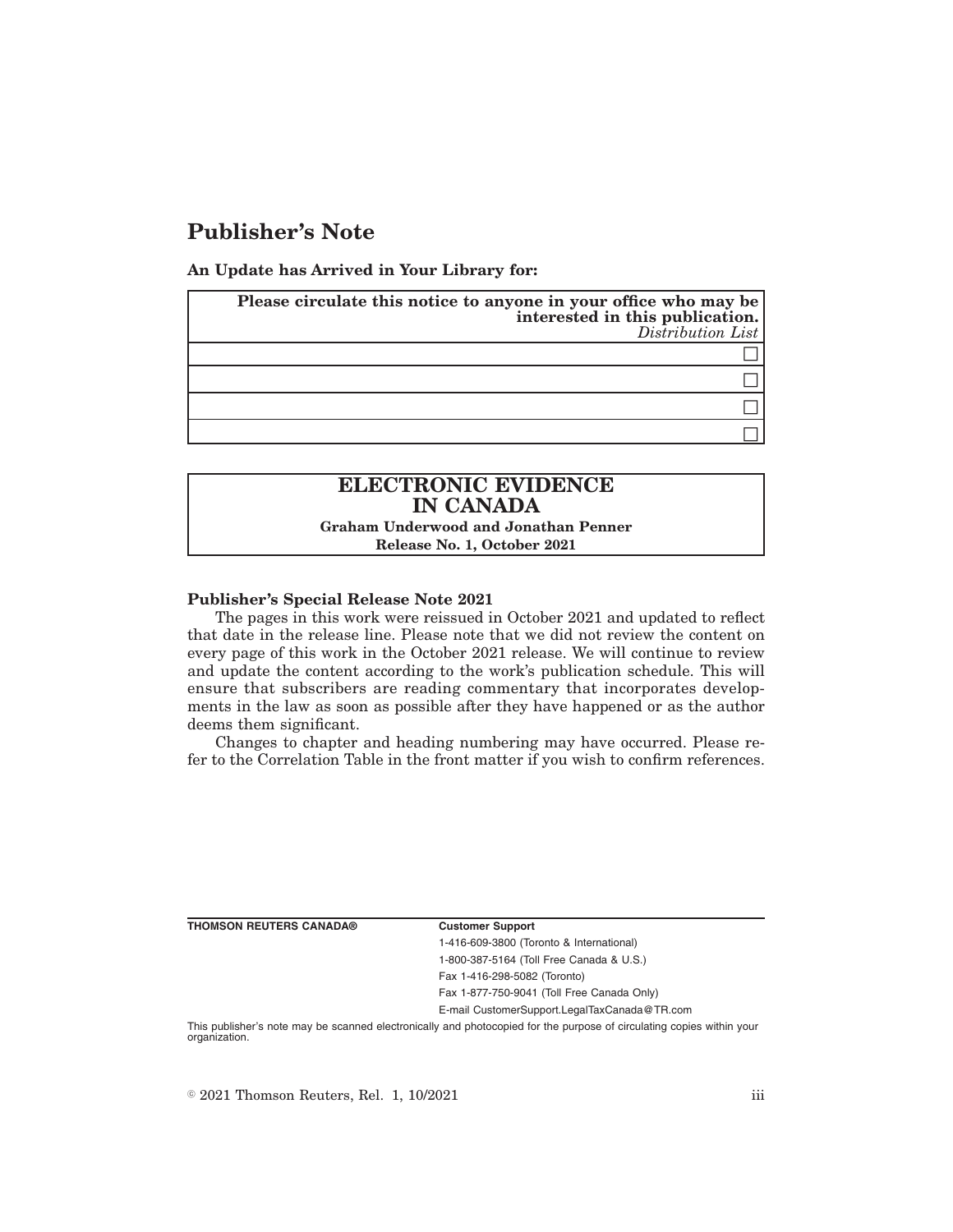Electronic Evidence in Canada contains a broad examination of electronically stored information ("ESI") from its creation to its admission into evidence in civil and criminal proceedings. The book discusses the nature and characteristics of ESI and how these influence admissibility at trial. It then covers the retention and destruction of electronic records, the obligations to preserve and produce ESI for litigation, spoliation, and the admissibility of ESI at trial. The last part of the work considers specific modalities of admissibility of ESI, whether as real, documentary, or demonstrative evidence, and includes a discussion of the admissibility of metadata, ESI from the Internet, computer-generated recreations, and other issues unique to ESI.

In this release, the authors discuss recent case law and update the commentary to chapters 5 (The Obligation to Disclose ESI), 6 (Managing the Production of ESI), 7 (Managing the Production of ESI in Criminal Proceedings), 8 (Spoliation), 9 (Ensuring Preservation of ESI Held by Others), 11 (Admissibility of ESI Generally), 12 (Admissibility of ESI as Real Evidence), 13 (Admissibility of ESI as Documentary Evidence), 14 (Admissibility of ESI as Demonstrative Evidence) and 15 (Working with ESI at Trial).

#### **Update Highlights:**

- E *Dixon v. Lindsay***, 2021 ONSC 1360**—Kiteley J. granted an order preventing a litigant from using for any purpose any of 1,850 emails she had surreptitiously downloaded from her ex-husband's email account, stating that "the conduct of the Applicant in accessing, reviewing and storing the privileged and confidential communications of the Respondent must be denounced in the clearest terms".
- $\bullet$

*Canada v. Gottfriedson***, 2020 FCA 179**—the Federal Court of Appeal was faced with a situation where the defendant federal government had produced tens of thousands of documents spanning a 100-year period in electronic form. Many of the documents were difficult for the plaintiffs to convert to OCR-readable format, because of their age. The plaintiffs therefore sought an order compelling the government to provide them with a copy of the database in which it had stored and catalogued the documents for its own use. The chambers judge granted the order sought, in the face of an assertion by the government of litigation privilege over the database. In setting aside the chambers judge's order, the Federal Court of Appeal stated:

To the extent that technology can be used to make litigation more manageable and less expensive, it should be used. Nevertheless, there is no rule that technological limits alter the obligations of the parties, one to the other. Each party is entitled to a useful affidavit as to documents and to the production of copies that are as usable as the condition of the original documents permits. Once those obligations have been satisfied by the producing party, the state of the relevant technology is irrelevant. The current status of OCR technology does not justify departures from established principles governing litigation privilege.

 $\bullet$ *R. v. Cuffie***, 2020 ONSC 4488**—An example of what is sometimes referred to as a ''Dunn'' motion. the Crown had disclosed almost 320,000 pages of documents, along with 9,000 audio calls and thousands of videos and photographs. The court was satisfied that the "disclosure [was] not